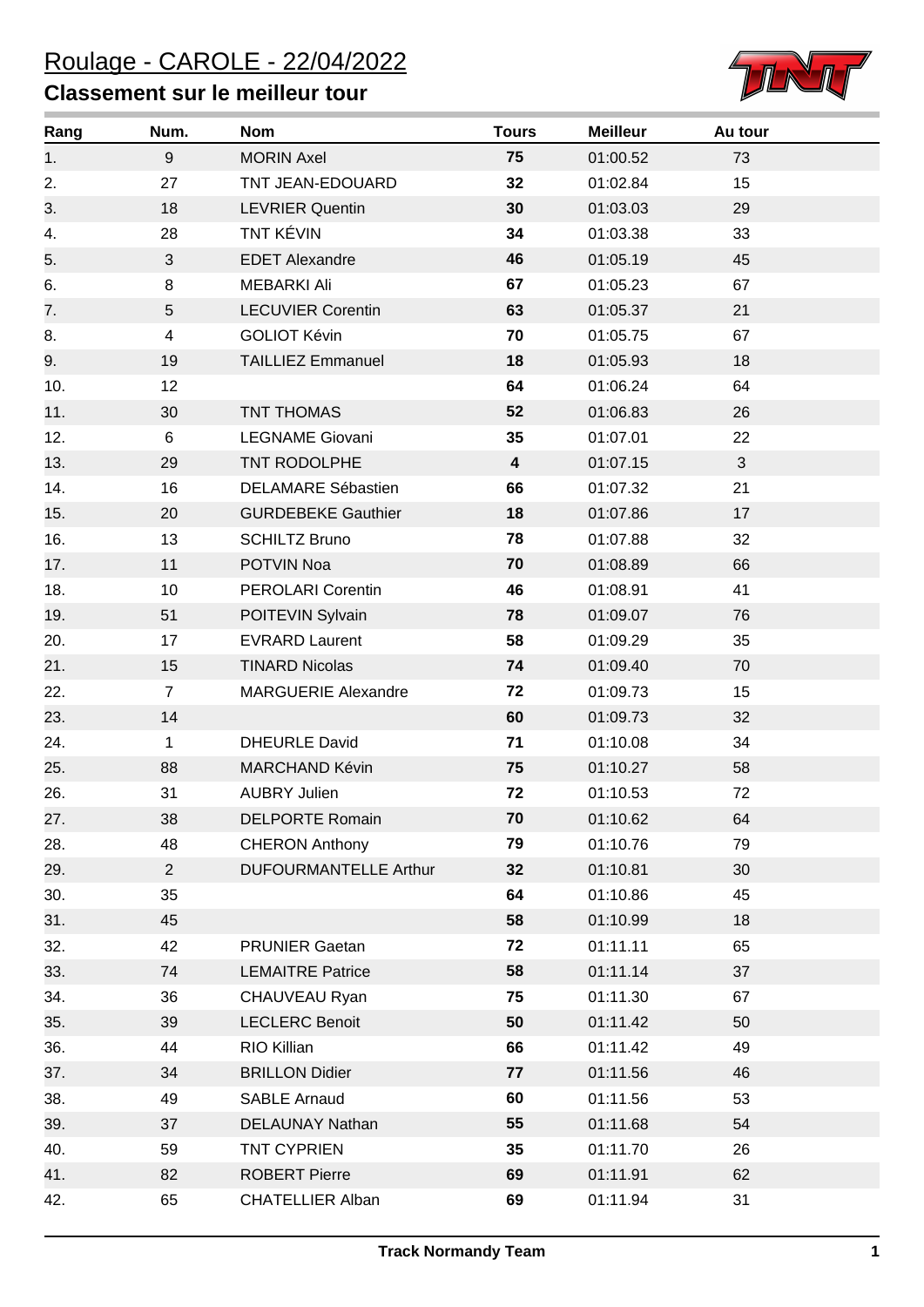## **Classement sur le meilleur tour**



| Rang | Num. | <b>Nom</b>                 | <b>Tours</b> | <b>Meilleur</b> | Au tour |  |
|------|------|----------------------------|--------------|-----------------|---------|--|
| 43.  | 67   | <b>COCHET Brian</b>        | 78           | 01:12.22        | 77      |  |
| 44.  | 75   | <b>MARGUERITE Benoît</b>   | 59           | 01:12.29        | 59      |  |
| 45.  | 25   | <b>TNT ALEX</b>            | 15           | 01:12.45        | 8       |  |
| 46.  | 72   | <b>DUVAL Julien</b>        | 70           | 01:12.50        | 44      |  |
| 47.  | 79   | PAINCHART Christophe       | 76           | 01:12.59        | 34      |  |
| 48.  | 40   | <b>LUKIC Maxime</b>        | 54           | 01:12.71        | 24      |  |
| 49.  | 33   | <b>BONHOMME Stephen</b>    | 63           | 01:12.78        | 51      |  |
| 50.  | 32   | <b>AUROS Pascal</b>        | 49           | 01:13.13        | 14      |  |
| 51.  | 61   | <b>ANSELME Eric</b>        | 50           | 01:13.34        | 39      |  |
| 52.  | 71   |                            | 67           | 01:13.39        | 32      |  |
| 53.  | 84   | <b>TRELLUYER Romain</b>    | 43           | 01:13.65        | 35      |  |
| 54.  | 77   | <b>MAXEL Christophe</b>    | 76           | 01:13.70        | 58      |  |
| 55.  | 81   | PAUDELEUX Marc             | 68           | 01:13.72        | 58      |  |
| 56.  | 66   | <b>CHESNEAU Gabriel</b>    | 50           | 01:13.86        | 42      |  |
| 57.  | 43   | RADOUX Jérémy              | 67           | 01:14.21        | 67      |  |
| 58.  | 41   | POISSON Paul-Emile         | 78           | 01:14.26        | 75      |  |
| 59.  | 69   | <b>DAPIEN Maxime</b>       | 62           | 01:14.30        | 53      |  |
| 60.  | 60   | <b>ANSELME Quentin</b>     | 62           | 01:14.52        | 53      |  |
| 61.  | 68   | <b>CUTUIL Martin</b>       | 47           | 01:14.70        | 39      |  |
| 62.  | 93   | <b>FRANCOIS Steven</b>     | 76           | 01:14.79        | 69      |  |
| 63.  | 46   | <b>VALORY Axelle</b>       | 55           | 01:14.84        | 55      |  |
| 64.  | 70   | DE PINHO Vivien            | 47           | 01:14.91        | 41      |  |
| 65.  | 47   |                            | 51           | 01:15.10        | 26      |  |
| 66.  | 50   |                            | 11           | 01:15.38        | 8       |  |
| 67.  | 87   | <b>BOZIER Adrien</b>       | 49           | 01:15.76        | 10      |  |
| 68.  | 73   | <b>JOANNIN Hugues</b>      | 74           | 01:16.60        | 71      |  |
| 69.  | 86   | ROUSSEL Alexi              | 70           | 01:16.67        | 54      |  |
| 70.  | 85   | VANHAVERBEKE Joffrey       | 47           | 01:17.35        | 11      |  |
| 71.  | 103  | <b>TESSIER Joseph</b>      | 52           | 01:17.42        | 44      |  |
| 72.  | 100  | <b>SALVIAT Mathieu</b>     | 53           | 01:17.56        | 51      |  |
| 73.  | 80   |                            | 66           | 01:17.93        | 44      |  |
| 74.  | 62   | <b>BANCE Thomas</b>        | 43           | 01:18.03        | 16      |  |
| 75.  | 110  | FOULON Théodore            | 23           | 01:18.71        | 23      |  |
| 76.  | 106  | <b>PAGNIER Laurent</b>     | 59           | 01:19.04        | 54      |  |
| 77.  | 83   | <b>ROBINET Sebastien</b>   | 40           | 01:19.41        | 26      |  |
| 78.  | 63   | <b>BISCARO Arnaud</b>      | 32           | 01:19.48        | 23      |  |
| 79.  | 108  | <b>BRUNOD Bastien</b>      | 45           | 01:19.79        | 27      |  |
| 80.  | 98   | <b>MENAGER Gabriel</b>     | 64           | 01:20.49        | 64      |  |
| 81.  | 91   | <b>CABOCHE Jeremy</b>      | 68           | 01:20.54        | 55      |  |
| 82.  | 95   | <b>GUENERIE Christophe</b> | 62           | 01:20.70        | 18      |  |
| 83.  | 76   | <b>MASSY Arthur</b>        | 58           | 01:21.57        | 58      |  |
| 84.  | 64   | <b>BROUDER Alain</b>       | 43           | 01:21.66        | 23      |  |